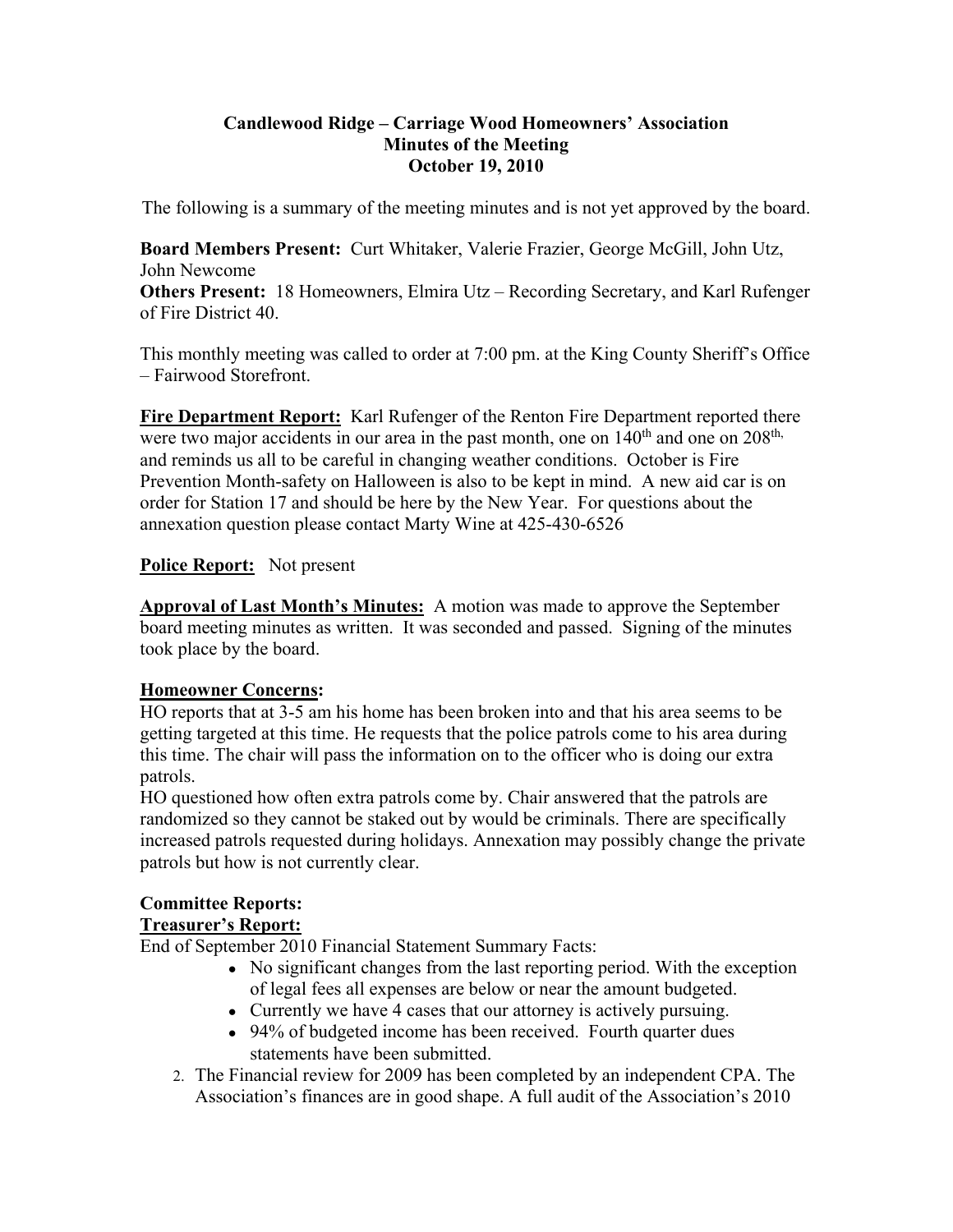finances is scheduled to be completed in January of 2011.

3. Twenty hours of random sheriff's patrols were provided to the community during the month of September.

# **ACC Report:**

Nine ACC requests were submitted since the last meeting. Three were for paint, one for a deck, one for landscaping, two for roofs, and two for windows.

- 1. Reminder Our CC&Rs and Rules and Regulations clearly state that exterior projects such as roofs, painting, fencing, decks, driveways, major landscaping and patios require the submission and approval of an ACC request before commencing the project. The ACC has up to 30 days to respond to an ACC request but tries to respond much sooner than that. It is recommended that if a response to an ACC request has not been received within two weeks, the homeowner should contact the ACC Chairman via email at **architecture** (a) crcwhoa.org or by leaving a voice message at 425-738-8611. For emergency type repairs notify the ACC Chairman as indicated above and mention that it is an emergency type situation. Please do not contact the ACC chairman via a home phone number.
- 2. Please remember we do not accept ACC request forms via email. Please mail them to CR/CW HOA, PO Box 58397, Renton, WA 98058.

# **Common Areas Maintenance Report:**

Reminder to all Homeowners – It is our responsibility (Not King County's) to keep the street drains clear. Please clear the debris and leaves from the drains by your house and at the ends of your street.

1. We continue to have branches and trees fall onto the paths at CR Park. Please contact me at commonareas@crcwhoa.org or call 425-738-8611 and leave a message if you notice any trees or branches at either park or any of the Common areas or entrances.

- 1. We had Soos Creek Water and Sewer turn off the water at CR entrance and parks, and Canber has blown out the lines for winter.
- 2. We had someone dump 2 sofas near the CR Park and had to pay to have them taken to the dump. We have had other items left in our Parks before - Please if you observe someone dumping or putting large items in our garbage cans – write down their license number and report it to a Board member.
- 3. Please keep a watch for suspicious Activity and call 911 we have a new case number to report any after hour or unruly activity in the Parks #09-179682.

HO reported that trees are coming down and hitting car tops along  $159<sup>th</sup>$  in Candlewood Ridge. CAM chair shared that a quote for cutting the trees was secured last year and that because of cost the work was held off. This year the issue will be revisited.

HO suggested that if you feel uncomfortable writing down a dumpers license plate you could always snap a picture or video with a cell phone.

Reminder: Our parks are private parks which exist for the use and enjoyment of HOA residents, their families and guests. They are not public parks. Our park usage rules apply to everyone. Following are some of the rules that have been established to maximize safety, and minimize liability and maintenance cost: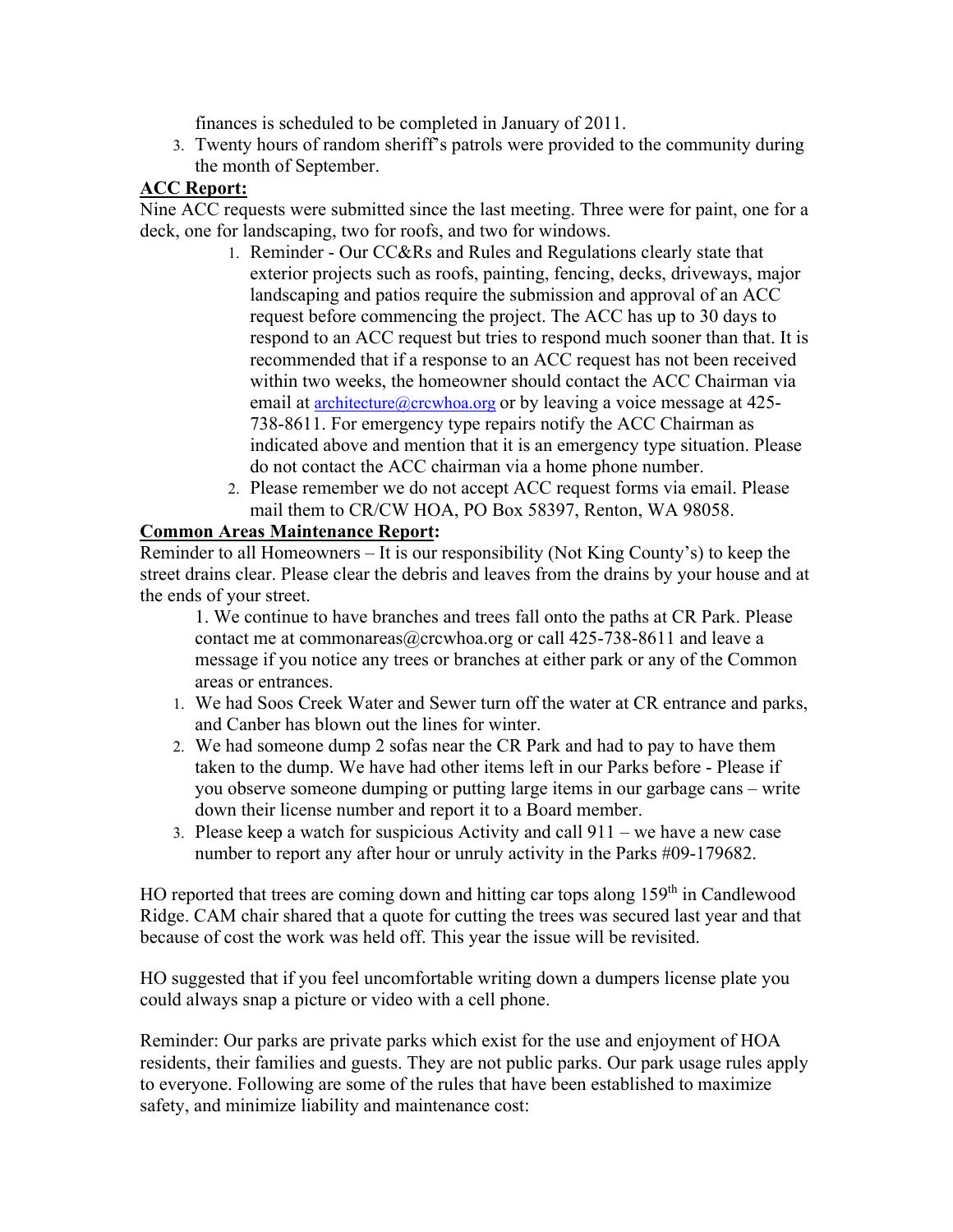A. Park Hours: 9:00 am to dusk.

B. No Smoking, alcohol, drugs, loud music, golfing, motorized vehicles or Fireworks are allowed.

C. Animals must be leashed and owners are responsible for cleaning up after their animals.

# **Complaints Negotiations Report:**

There are currently 14 open active complaints

- 1. 6 are in the fines stage
- 2. 7 have received their  $1<sub>st</sub>$  non-compliance letters
- 3. 1 has received their last certified non-compliance letter
- 4. 2 new complaints that need to be verified
- 5. Two of our active complaints have been turned over to our attorney.
- 2. Four non-compliance issues were closed since the last meeting.
- 3. Reminder: **Typically we do not investigate and submit non-compliance letters in response to anonymous complaints. We expect complaints to be signed, and an address and phone # to be provided so additional information, if needed, can be requested.**

#### **Capital Improvement Committee:**

Please contact the board if you have any ideas for Capital Improvements.

## **Legal and Insurance Report:**

Settlement check to make the HOA whole for its legal fees associated with the Lowery lawsuit is in the mail according to the HOA insurance company. This payment is from the insurance company and is not necessarily a reference of the status of the Lowery's settlement with the HOA insurance company.

#### **Rental Home / Change of Address Committee**

Changes of Address and Rentals: Reminder – When HOA correspondence needs to be delivered to an address other than the HOA street address, your HOA needs to be notified in writing of the correct address to send the correspondence. This applies to absentee homeowners who are renting or leasing their homes, homes that are vacant, and homeowners who choose to receive their correspondence at a PO Box or alternate address. In addition homeowners who are renting or leasing are required to comply the provisions of the Leasing/Rental of Homes/Tenants Rules and Regulations.

# **Old Business:**

Clarification by the chairman regarding statement made in Mr. Ludwig's letter. Legal advice given to the HOA board in regards to the agenda and special meeting was shared with Mr. Ludwig. If anyone disagrees with the contents of the HOA letter there will be opportunity to question the HOA attorney directly at the special meeting.

HO question regarding the date selection of November  $2<sup>nd</sup>$ . Some Home owners registered a complaint that the date is inconvenient because it is election day. The chairman explained that any date selection may prove inconvenient for any number of homeowners and that a date was chosen because it was as soon as possible, which was requested by the homeowners seeking the meeting, and because it was available.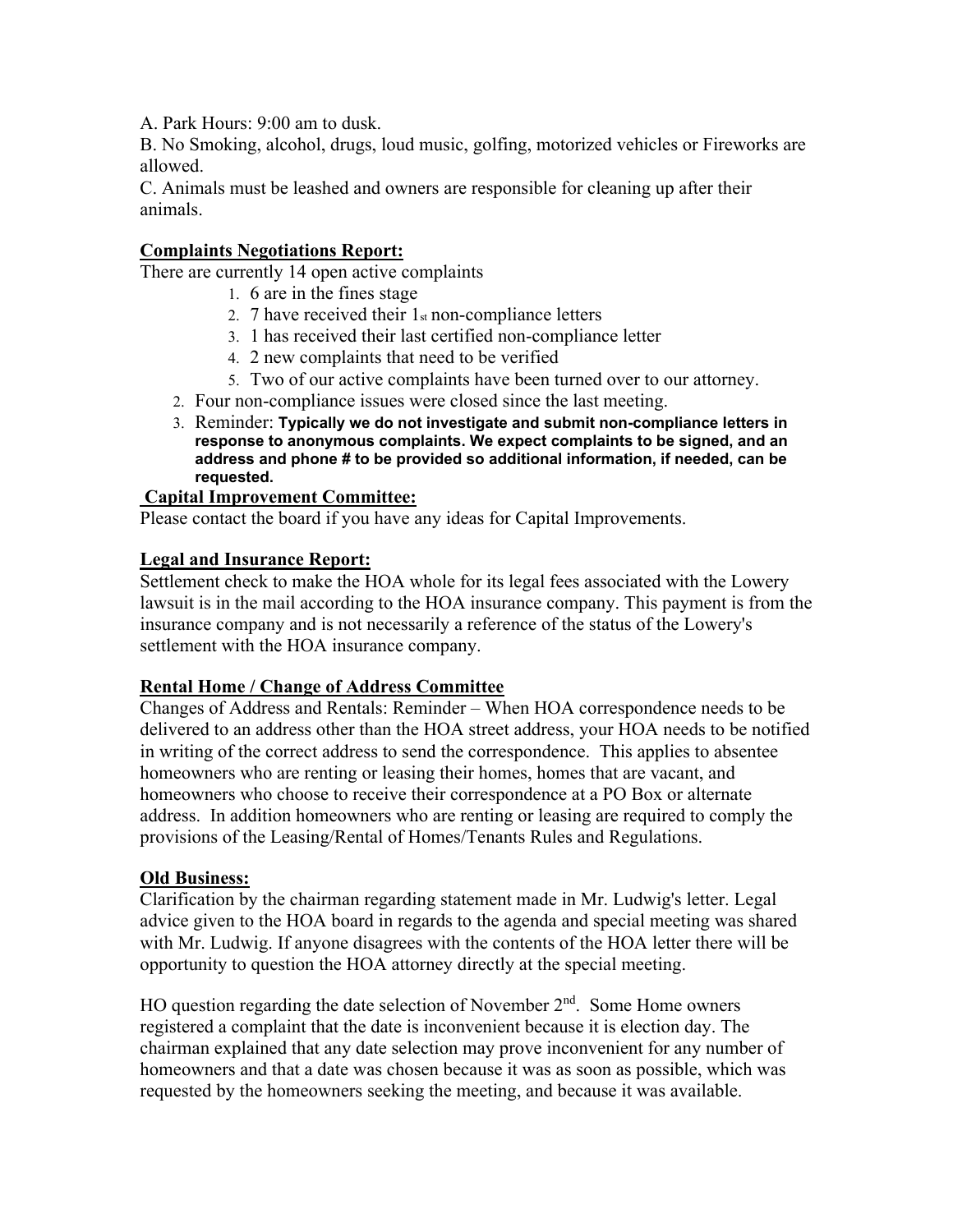Allen Ludwig gave 188 proxies to the chairman.

## **New Business:**

Patrols for the 160<sup>th</sup> entrance to be requested Special meeting notice to be on web as soon as possible, though already sent out in written form to all home owners.

**Welcoming Committee** – If you are new to the neighborhood and would like an HOA information packet, call the HOA phone number at 425-738-8611 and leave a voice message or send an email request to  $info@crcwhoa.org$ .

One welcome packet was delivered since last meeting.

**Special Topics:** Visit our Website and contact the HOA via Email at:

Web – www.crcwhoa.org Email – info@crcwhoa.org

A motion was made to adjourn the meeting at 8:15 pm.

# **Next Board Meetings:**

- Nov  $16^{\text{th}}$
- December  $21<sup>st</sup>$
- January  $18<sup>th</sup>$

Meetings are usually held at **7:00 pm.** at the Sheriff's Office, Albertson's Shopping Center.

All Homeowners are welcome to attend.

# 1. **Candlewood Ridge / Carriage Wood Announcements & Reminders**

**\*ACC Requests** - The HOA CC&Rs and Rules and Regulations documents clearly state that exterior projects such as roofs, painting, fencing, decks and patios require the submission and approval of an ACC request before commencing the project. The ACC has up to 30 days to respond to an ACC request but tries to respond much sooner. It is recommended that if a response to an ACC request has not been received within two weeks, the homeowner contact the ACC Chairperson via email at architecture@crcwhoa.org or by leaving a voice message at 425-227-4227. ACC request forms can be found in the Fairwood Flyer or on the HOA website at www.crcwhoa.org. *Please do not contact the ACC Chairperson via a home phone number.*

**\*Carriage Wood and Candlewood Ridge Parks** – A policy has been established to maximum safety, minimize liability and maintenance costs, while allowing homeowners of the association to enjoy our parks. Rules to accomplish this include:

- Park hours: 9:00 am until dusk
- No smoking, alcohol, drugs, loud music, golf, motorized vehicles or